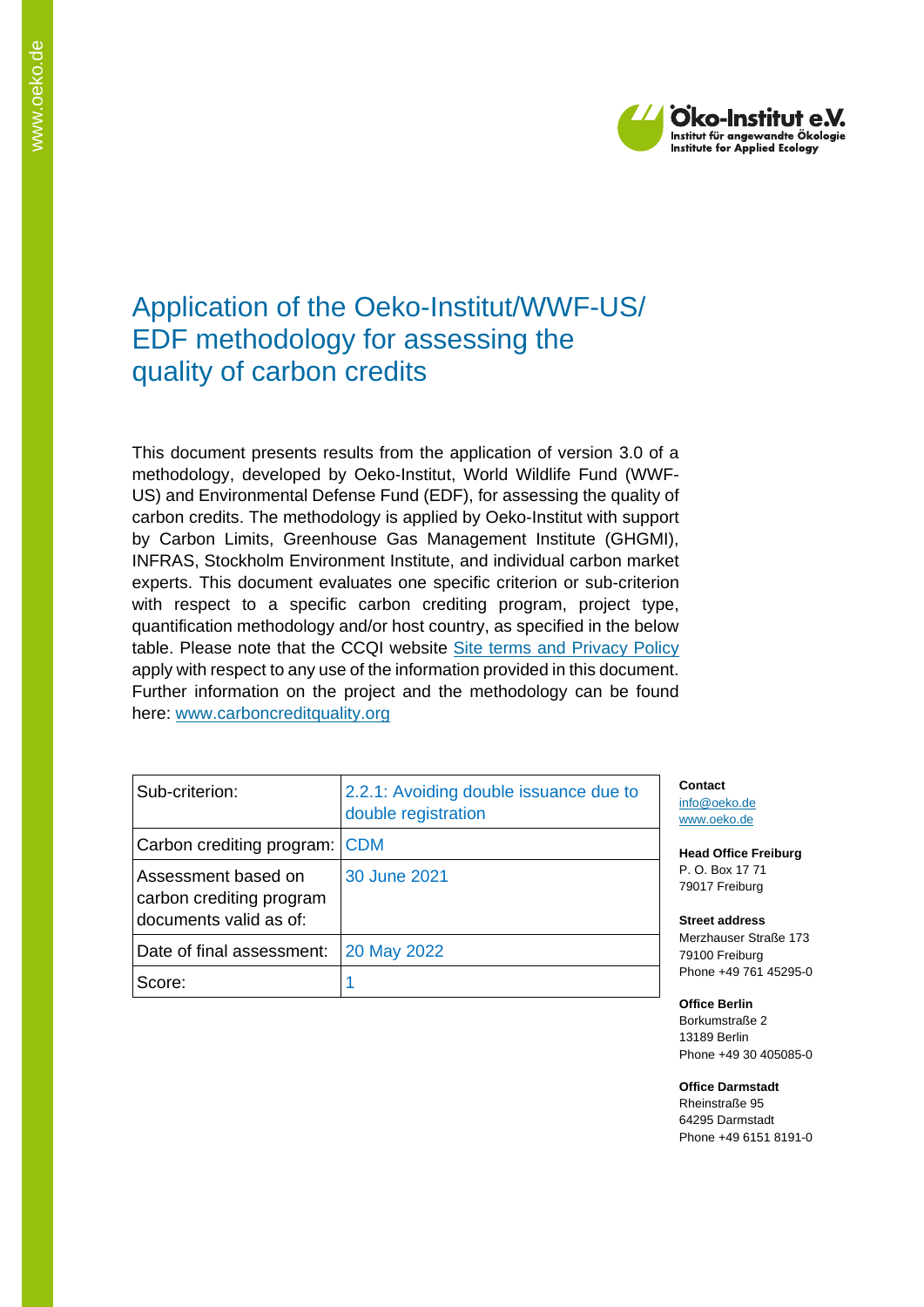# **Assessment**

# **Indicator 2.2.1.1**

# **Relevant scoring methodology provisions**

"The program has basic provisions in place which manages the transition of projects from one to another program and either avoids registration of the same project under two programs or, if double registration is permitted, has basic provisions in place to ensure that carbon credits for the same emission reductions or removals cannot be issued under the same program or must be cancelled under one program before they can be issued under another."

#### **Information sources considered**

- 1 CDM project cycle procedures for project activities, version 03.0, CDM-EB93-A06-PROC, available at [https://cdm.unfccc.int/sunsetcms/storage/contents/stored-file-](https://cdm.unfccc.int/sunsetcms/storage/contents/stored-file-20210921110741000/pc_proc03_v03.0.pdf)[20210921110741000/pc\\_proc03\\_v03.0.pdf](https://cdm.unfccc.int/sunsetcms/storage/contents/stored-file-20210921110741000/pc_proc03_v03.0.pdf)
- 2 CDM project standard for project activities, version 03.0, CDM-EB93-A04-STAN, available at [https://cdm.unfccc.int/sunsetcms/storage/contents/stored-file-](https://cdm.unfccc.int/sunsetcms/storage/contents/stored-file-20210921115752577/reg_stan04_v03.0.pdf)[20210921115752577/reg\\_stan04\\_v03.0.pdf](https://cdm.unfccc.int/sunsetcms/storage/contents/stored-file-20210921115752577/reg_stan04_v03.0.pdf)
- 3 CDM project standard for programme of activities, version 03.0, CDM-EB93-A07-STAN, available at [https://cdm.unfccc.int/sunsetcms/storage/contents/stored-file-](https://cdm.unfccc.int/sunsetcms/storage/contents/stored-file-20210921115735176/reg_stan03_v03.0.pdf)[20210921115735176/reg\\_stan03\\_v03.0.pdf](https://cdm.unfccc.int/sunsetcms/storage/contents/stored-file-20210921115735176/reg_stan03_v03.0.pdf)
- 4 CDM project cycle procedure for programmes of activities, version 03.0, CDM-EB93-A09- PROC, available at [https://cdm.unfccc.int/sunsetcms/storage/contents/stored-file-](https://cdm.unfccc.int/sunsetcms/storage/contents/stored-file-20210921110723406/pc_proc02_v03.0.pdf)[20210921110723406/pc\\_proc02\\_v03.0.pdf](https://cdm.unfccc.int/sunsetcms/storage/contents/stored-file-20210921110723406/pc_proc02_v03.0.pdf)

# **Relevant carbon crediting program provisions**

-

# **Assessment outcome**

No (0 points).

# **Justification of assessment**

There are no provisions in place for managing the transition of projects from one to another program. The indicator is therefore not fulfilled.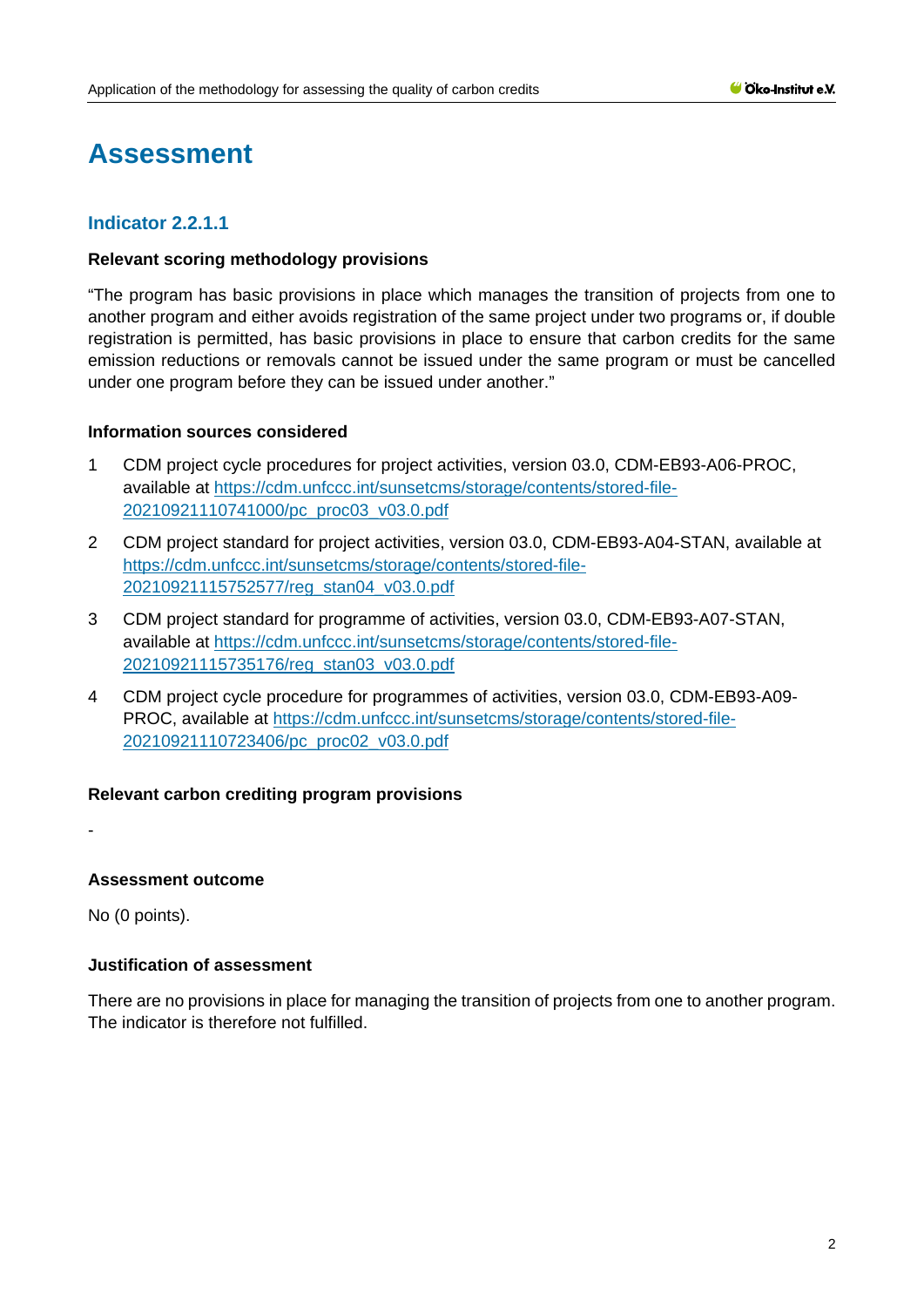# **Indicator 2.2.1.2**

# **Relevant scoring methodology provisions**

"The program also requires legal attestations from project owners which confirm that they have not and will not request issuance of carbon credits for emission reductions or removals from more than one program."

### **Information sources considered**

- 1 CDM project cycle procedures for project activities, version 03.0, CDM-EB93-A06-PROC, available at [https://cdm.unfccc.int/sunsetcms/storage/contents/stored-file-](https://cdm.unfccc.int/sunsetcms/storage/contents/stored-file-20210921110741000/pc_proc03_v03.0.pdf)[20210921110741000/pc\\_proc03\\_v03.0.pdf](https://cdm.unfccc.int/sunsetcms/storage/contents/stored-file-20210921110741000/pc_proc03_v03.0.pdf)
- 2 CDM project standard for project activities, version 03.0, CDM-EB93-A04-STAN, available at [https://cdm.unfccc.int/sunsetcms/storage/contents/stored-file-](https://cdm.unfccc.int/sunsetcms/storage/contents/stored-file-20210921115752577/reg_stan04_v03.0.pdf)[20210921115752577/reg\\_stan04\\_v03.0.pdf](https://cdm.unfccc.int/sunsetcms/storage/contents/stored-file-20210921115752577/reg_stan04_v03.0.pdf)
- 3 CDM project standard for programme of activities, version 03.0, CDM-EB93-A07-STAN, available at [https://cdm.unfccc.int/sunsetcms/storage/contents/stored-file-](https://cdm.unfccc.int/sunsetcms/storage/contents/stored-file-20210921115735176/reg_stan03_v03.0.pdf)[20210921115735176/reg\\_stan03\\_v03.0.pdf](https://cdm.unfccc.int/sunsetcms/storage/contents/stored-file-20210921115735176/reg_stan03_v03.0.pdf)
- 4 CDM project cycle procedure for programmes of activities, version 03.0, CDM-EB93-A09- PROC, available at [https://cdm.unfccc.int/sunsetcms/storage/contents/stored-file-](https://cdm.unfccc.int/sunsetcms/storage/contents/stored-file-20210921110723406/pc_proc02_v03.0.pdf)[20210921110723406/pc\\_proc02\\_v03.0.pdf](https://cdm.unfccc.int/sunsetcms/storage/contents/stored-file-20210921110723406/pc_proc02_v03.0.pdf)

#### **Relevant carbon crediting program provisions**

-

# **Assessment outcome**

No (0 points).

# **Justification of assessment**

There are no provisions in place on legal attestation from project owners to avoid double issuance. The indicator is therefore not fulfilled.

# **Indicator 2.2.1.3**

#### **Relevant scoring methodology provisions**

"The program also conducts checks, or requires validation and verification entities to verify, that already registered projects have not, and will not, be issued carbon credits in any other programs for emission reductions or removals for which the program is also issuing carbon credits (unless the credits have been cancelled under other programs prior to reissuance under the current program)."